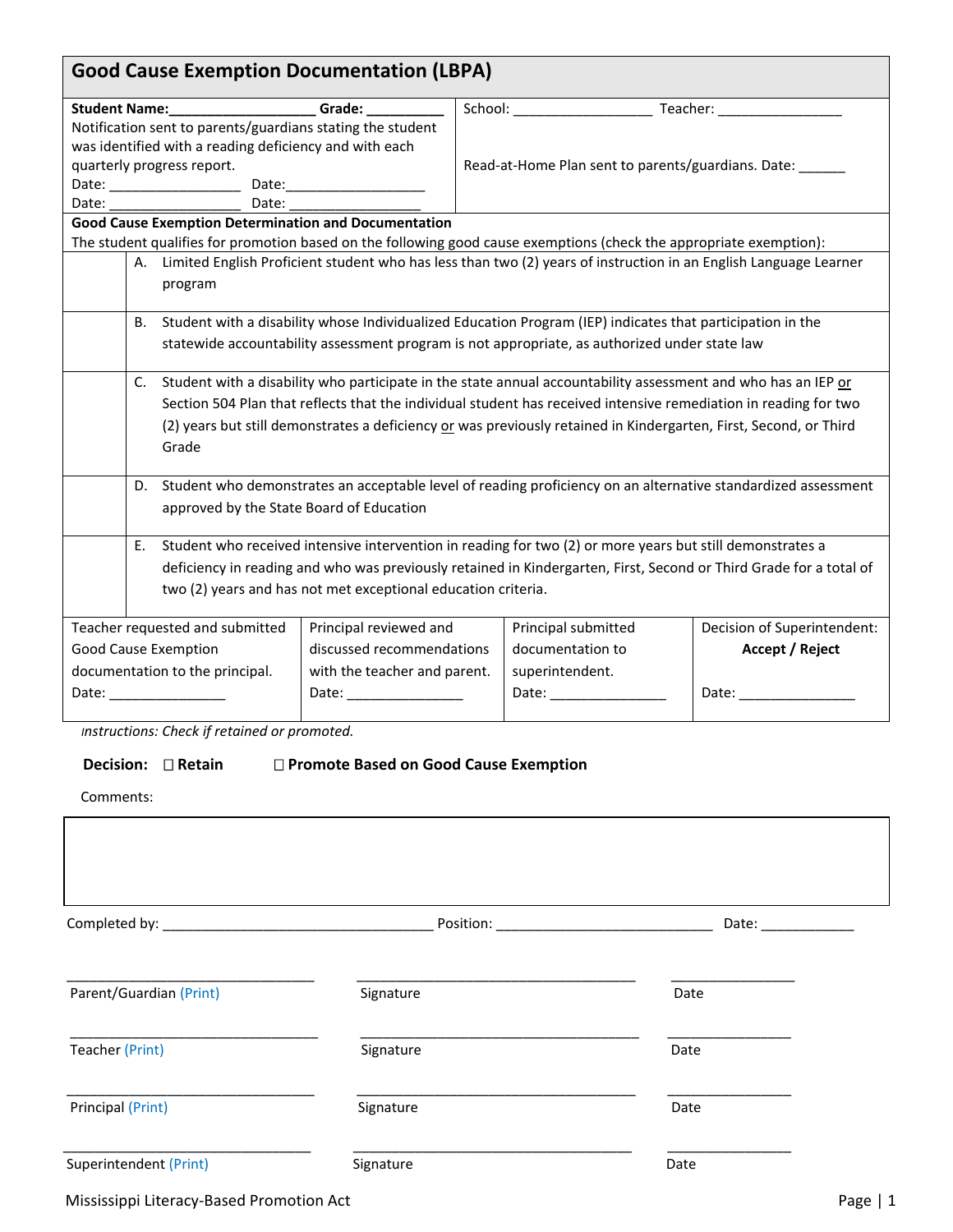| <b>Student Data Collection Worksheet</b><br>Tier Process/Literacy-Based Promotion Act                                                                                                                                                                                                                                                                                                                                                                                                                                                                                                                                      |                                                                                                                                                                                                                        |                                           |                                                                                                                                                                                                                                                                                                                                                                                      |
|----------------------------------------------------------------------------------------------------------------------------------------------------------------------------------------------------------------------------------------------------------------------------------------------------------------------------------------------------------------------------------------------------------------------------------------------------------------------------------------------------------------------------------------------------------------------------------------------------------------------------|------------------------------------------------------------------------------------------------------------------------------------------------------------------------------------------------------------------------|-------------------------------------------|--------------------------------------------------------------------------------------------------------------------------------------------------------------------------------------------------------------------------------------------------------------------------------------------------------------------------------------------------------------------------------------|
| <b>Academic Area / Recent Grades</b><br>$\Box$ Reading:<br>$\Box$ Mathematics:<br>$\overline{\Box}$ Science:<br>Social Studies:<br>$\Box$ Spelling $\_\_\_\$<br>$\Box$ Language Arts                                                                                                                                                                                                                                                                                                                                                                                                                                       |                                                                                                                                                                                                                        | <b>Behavior</b><br>available.             | Check if documentation of the following is<br>□ Social Emotional Issues <u>■</u><br>$\Box$ Discipline Record<br>Total Number of Discipline Reports:<br><b>Total Number of Suspensions:</b><br>$\blacksquare$ In School:<br>• Out of School:<br>$\Box$ Additional Behaviors that may impact<br>academic performance:                                                                  |
| <b>Attendance</b><br>School Year:<br>Days Present:<br>Days Absent:<br>List all schools attended.<br>2. $\frac{1}{\sqrt{1-\frac{1}{2}}\sqrt{1-\frac{1}{2}}\sqrt{1-\frac{1}{2}}\sqrt{1-\frac{1}{2}}\sqrt{1-\frac{1}{2}}\sqrt{1-\frac{1}{2}}\sqrt{1-\frac{1}{2}}\sqrt{1-\frac{1}{2}}\sqrt{1-\frac{1}{2}}\sqrt{1-\frac{1}{2}}\sqrt{1-\frac{1}{2}}\sqrt{1-\frac{1}{2}}\sqrt{1-\frac{1}{2}}\sqrt{1-\frac{1}{2}}\sqrt{1-\frac{1}{2}}\sqrt{1-\frac{1}{2}}\sqrt{1-\frac{1}{2}}\sqrt{1-\frac{1}{2}}\sqrt{1-\frac{1}{2}}\sqrt{$<br>$3.$ $\overline{\qquad \qquad }$<br>Retention: Yes: No:<br>Grade<br><b>School Year</b><br>Retained | Grade: LA:<br>Math:<br>3rd Grade Summative<br><b>Reading Assessment</b><br>Scores:<br>1 <sup>st</sup> attempt:<br>Pass: Fail:<br>1 <sup>st</sup> Retest:<br>Pass: Fail: 1997<br>2 <sup>nd</sup> Retest:<br>Pass: Fail: | <b>State Testing Results</b><br>MCT2/MCT3 | <b>Screening</b><br>Hearing: Date _<br>Pass: $\frac{2 \text{ rad}}{\text{Fall: } -\text{real}}$<br>Vision: Date<br>Pass: Fail:<br>Re-check: Date ____<br>Pass: ____ Fail: ___<br><b>Universal Screening</b><br>Score/Date<br>$\Box$ Winter: $\frac{1}{\Box}$<br>Score/Date<br>$\Box$ Spring: $\_\_\_\_\_\_\_\$<br>Score/Date<br>Math Screener: $\frac{1}{\sqrt{2\pi}}$<br>Score/Date |
| <b>Check if Special Population</b><br>$\Box$ Special Education<br>$\square$ 504<br>i ell<br>Other: $\frac{1}{2}$                                                                                                                                                                                                                                                                                                                                                                                                                                                                                                           | <b>Tier II Reading</b><br>Intervention(s):<br>Tier II Data Attached:<br>$Yes:$ No: $\_\_$                                                                                                                              |                                           | $\Box$ Winter: $\_\_\_\_\_\_\_\_\$<br>Score/Date<br>$\Box$ Spring: $\frac{1}{\Box}$<br>Score/Date<br>Behavior Screener: ______<br>$\Box$ Fall: $\Box$<br>Score/Date<br>$\Box$ Winter: $\Box$<br>Score/Date<br>$\Box$ Spring: $\_\_\_\_\_\_\_\_\$<br>Score/Date                                                                                                                       |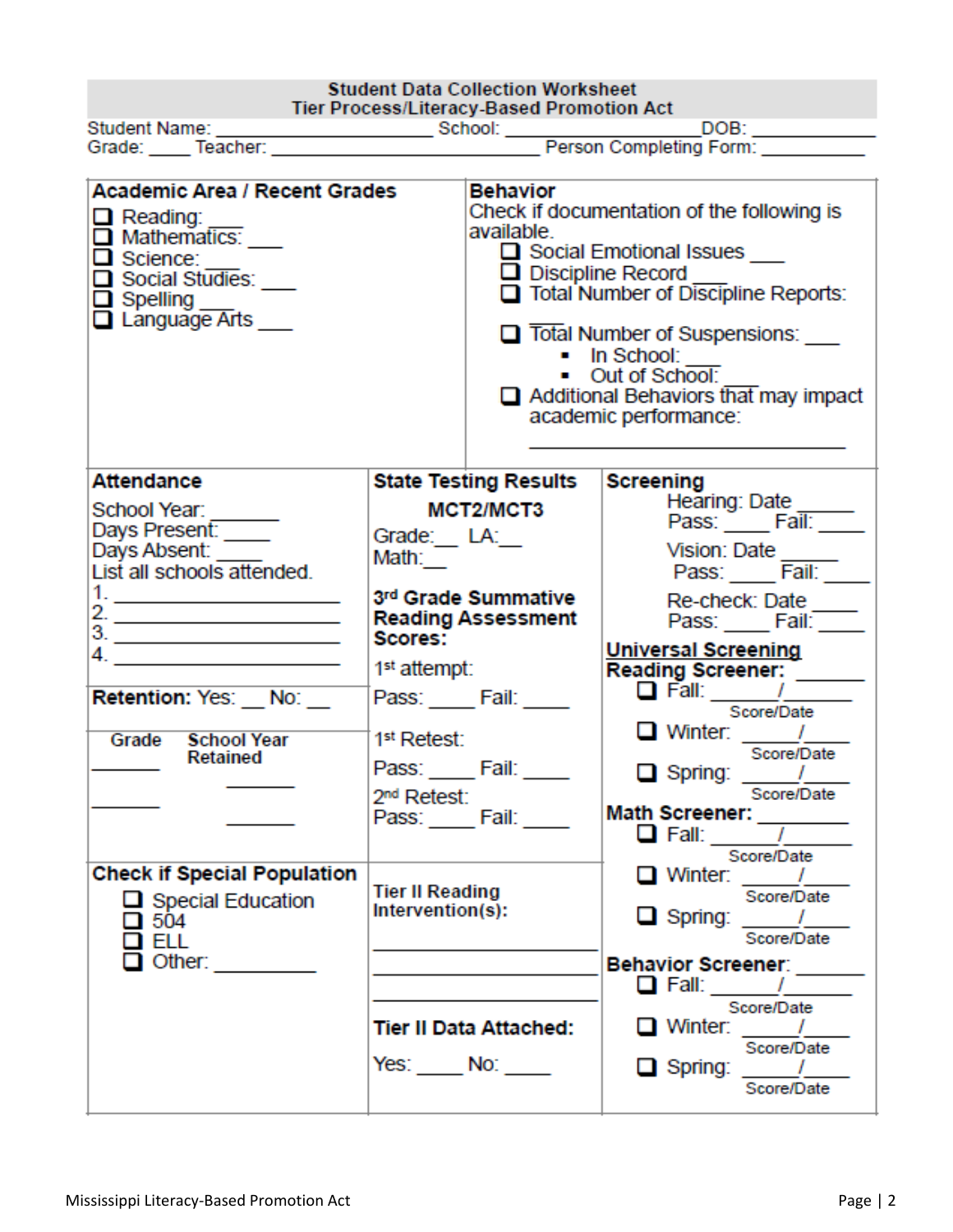| <b>Intensive Intervention Documentation</b><br>Tier III/Third Grade Retention/Good Cause Exemption |                                                                                                            |  |  |  |  |  |
|----------------------------------------------------------------------------------------------------|------------------------------------------------------------------------------------------------------------|--|--|--|--|--|
|                                                                                                    | School:                                                                                                    |  |  |  |  |  |
| Teacher:                                                                                           |                                                                                                            |  |  |  |  |  |
|                                                                                                    | School Year:                                                                                               |  |  |  |  |  |
|                                                                                                    | <b>MSIS Number</b><br>Grade level<br>Student:                                                              |  |  |  |  |  |
|                                                                                                    | Gender:<br>Ethnicity:                                                                                      |  |  |  |  |  |
|                                                                                                    | Check the information below only if documentation is attached to support                                   |  |  |  |  |  |
|                                                                                                    | Implementation.                                                                                            |  |  |  |  |  |
|                                                                                                    | □ Teacher Support Team (TST) Referral Date: _____________                                                  |  |  |  |  |  |
| ▫                                                                                                  |                                                                                                            |  |  |  |  |  |
| ▫                                                                                                  | Intervention Start Date (must be made within 2 weeks of referral):                                         |  |  |  |  |  |
|                                                                                                    | □ 1 <sup>st</sup> Documented Review Date<br>(completed no later than 8 weeks after starting intervention): |  |  |  |  |  |
| 0                                                                                                  |                                                                                                            |  |  |  |  |  |
| □                                                                                                  | Sufficient Progress Made: Yes: No:                                                                         |  |  |  |  |  |
| ▫                                                                                                  | Documentation of progress attached: Yes: No: _                                                             |  |  |  |  |  |
|                                                                                                    | 2 <sup>nd</sup> Documented Review Date<br>(completed no later than 16 weeks after starting intervention):  |  |  |  |  |  |
|                                                                                                    | Sufficient Progress Made: Yes: No:                                                                         |  |  |  |  |  |
| ▫                                                                                                  | Documentation of progress attached: Yes: No: _                                                             |  |  |  |  |  |
|                                                                                                    | Progress monitoring Tool(s) used:                                                                          |  |  |  |  |  |
| □                                                                                                  | Same as above                                                                                              |  |  |  |  |  |
| □                                                                                                  |                                                                                                            |  |  |  |  |  |
|                                                                                                    |                                                                                                            |  |  |  |  |  |
|                                                                                                    |                                                                                                            |  |  |  |  |  |
|                                                                                                    |                                                                                                            |  |  |  |  |  |
|                                                                                                    |                                                                                                            |  |  |  |  |  |
|                                                                                                    |                                                                                                            |  |  |  |  |  |
|                                                                                                    |                                                                                                            |  |  |  |  |  |
|                                                                                                    |                                                                                                            |  |  |  |  |  |
|                                                                                                    |                                                                                                            |  |  |  |  |  |
|                                                                                                    |                                                                                                            |  |  |  |  |  |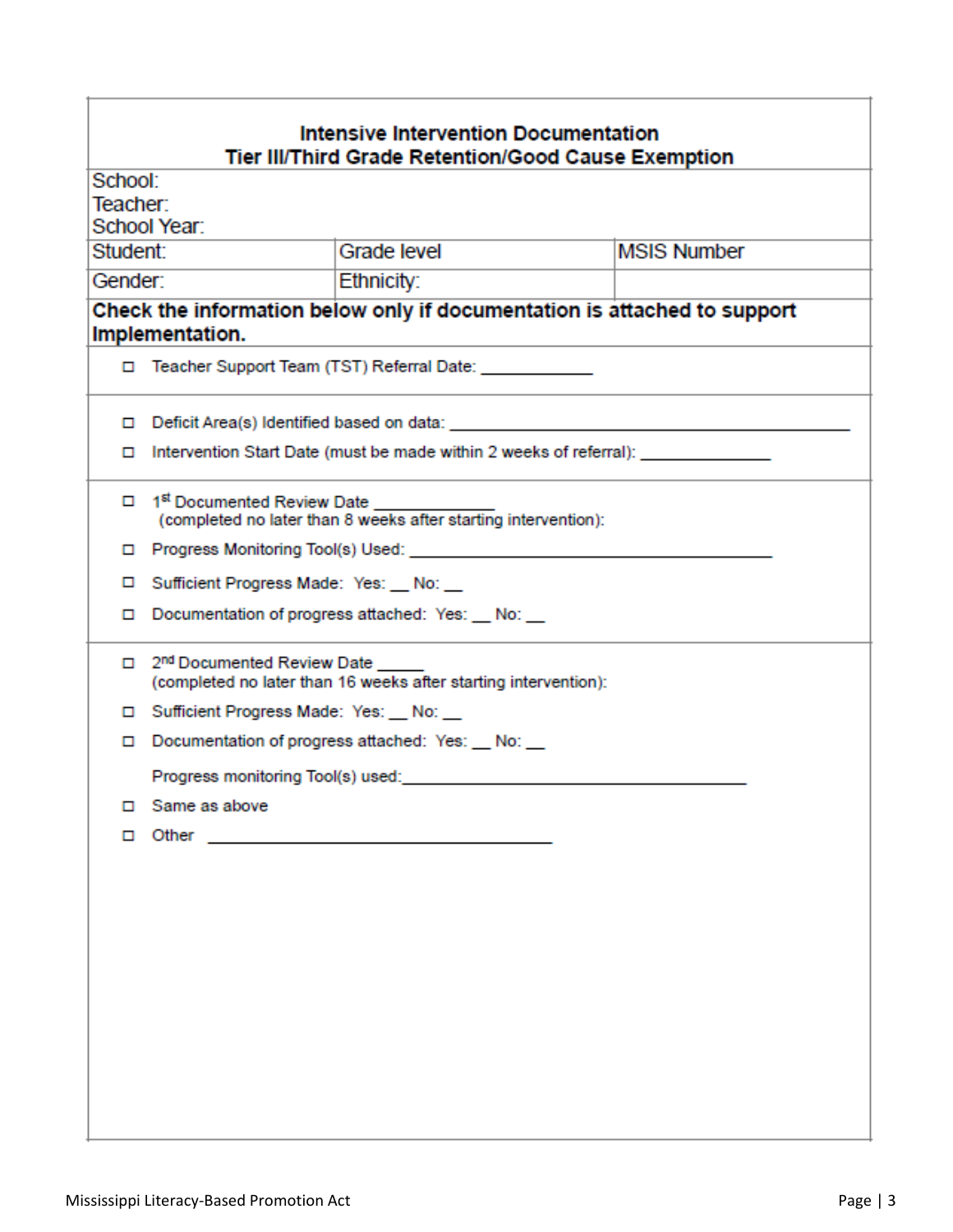| <b>Intensive Intervention Documentation</b><br>Tier III 3rd Grade Retention/Good Cause Exemption                                                                                                                                    |                                                  |                                   |                                                                 |  |  |
|-------------------------------------------------------------------------------------------------------------------------------------------------------------------------------------------------------------------------------------|--------------------------------------------------|-----------------------------------|-----------------------------------------------------------------|--|--|
|                                                                                                                                                                                                                                     | Describe the specific Intervention(s) Attempted: |                                   |                                                                 |  |  |
|                                                                                                                                                                                                                                     |                                                  |                                   |                                                                 |  |  |
|                                                                                                                                                                                                                                     |                                                  |                                   |                                                                 |  |  |
|                                                                                                                                                                                                                                     |                                                  |                                   |                                                                 |  |  |
|                                                                                                                                                                                                                                     |                                                  |                                   |                                                                 |  |  |
| Provide targeted objective of the<br>Describe instructional method(s) Provide specific evaluation criteria,                                                                                                                         |                                                  |                                   |                                                                 |  |  |
| Intervention(s):                                                                                                                                                                                                                    | utilized:                                        |                                   | in measurable terms, utilized to<br>determine effectiveness and |  |  |
|                                                                                                                                                                                                                                     |                                                  |                                   | monitor progress:                                               |  |  |
|                                                                                                                                                                                                                                     |                                                  |                                   |                                                                 |  |  |
|                                                                                                                                                                                                                                     |                                                  |                                   |                                                                 |  |  |
|                                                                                                                                                                                                                                     |                                                  |                                   |                                                                 |  |  |
|                                                                                                                                                                                                                                     |                                                  |                                   |                                                                 |  |  |
|                                                                                                                                                                                                                                     |                                                  |                                   |                                                                 |  |  |
|                                                                                                                                                                                                                                     |                                                  |                                   |                                                                 |  |  |
|                                                                                                                                                                                                                                     |                                                  |                                   |                                                                 |  |  |
|                                                                                                                                                                                                                                     |                                                  |                                   |                                                                 |  |  |
|                                                                                                                                                                                                                                     |                                                  |                                   |                                                                 |  |  |
| Intervention Conducted by:                                                                                                                                                                                                          |                                                  |                                   |                                                                 |  |  |
|                                                                                                                                                                                                                                     |                                                  |                                   |                                                                 |  |  |
| <b>Position:</b> Provide the contract of the contract of the contract of the contract of the contract of the contract of the contract of the contract of the contract of the contract of the contract of the contract of the contra |                                                  |                                   |                                                                 |  |  |
| Time Span of Intervention (in weeks):                                                                                                                                                                                               |                                                  | Frequency of the Intervention:    |                                                                 |  |  |
|                                                                                                                                                                                                                                     |                                                  |                                   |                                                                 |  |  |
|                                                                                                                                                                                                                                     |                                                  |                                   |                                                                 |  |  |
|                                                                                                                                                                                                                                     |                                                  |                                   |                                                                 |  |  |
| Duration of Intervention:                                                                                                                                                                                                           |                                                  | Frequency of Progress Monitoring: |                                                                 |  |  |
|                                                                                                                                                                                                                                     |                                                  |                                   |                                                                 |  |  |
|                                                                                                                                                                                                                                     |                                                  |                                   |                                                                 |  |  |
|                                                                                                                                                                                                                                     |                                                  |                                   |                                                                 |  |  |
|                                                                                                                                                                                                                                     |                                                  |                                   |                                                                 |  |  |